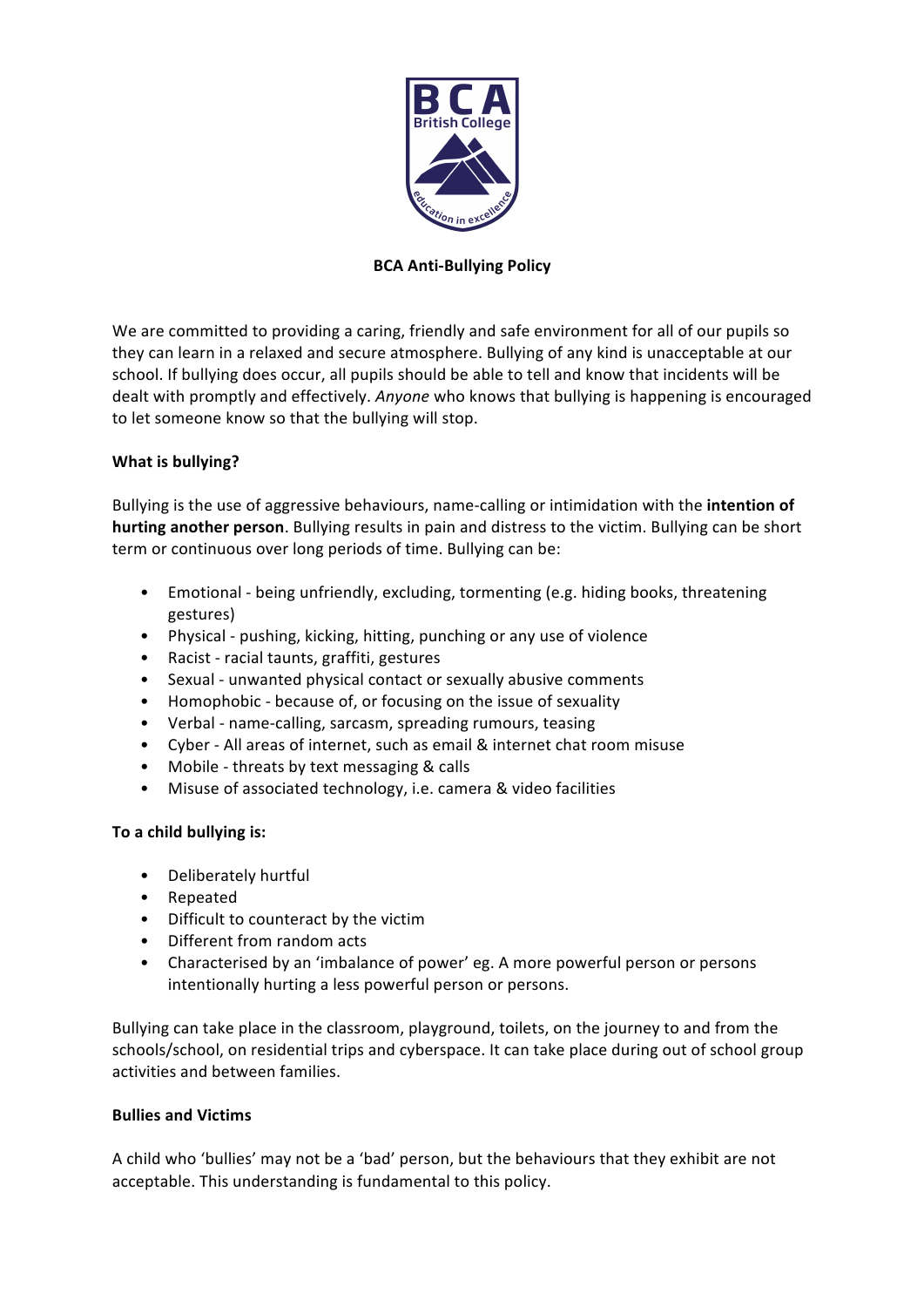Bullies are often lacking in interpersonal skills, where it involves a group, the ring leaders will need good social skills and intelligence. They are often charismatic but manipulative young people. 

A bully is usually a person who:

- Is uncaring and lacking in empathy
- Often aggressive, easily resorting to violence
- Is poor in communication and co-operative skills
- Is insecure, possibly due to problems at home or at the schools
- Feel a need to gain control or power
- Will lie and be deceitful
- Need to impress and gain attention
- Have a poor sense of responsibility

A victim is usually a person who:

- Is timid and non-assertive
- Is introverted and shy
- Have low self-esteem
- Physically weak
- Is different in some obvious respect (wears glasses, is overweight etc)
- Has difficulty dealing with conflict at any level

#### **Reasons why children bully**

Most children are capable of bullying behaviour at some time in their lives. A child may display 'bullying' behaviour if:

- They feel that they don't fit in
- They need to be seen as tough
- They think that it is okay to hurt others
- They repeat behaviour shown to them out of schools, (TV/DVD, computer games are also influential in some children's behaviours as well as older siblings, children and other people who live in our homes.)
- Not liking themselves or jealous of another person
- The have low self-esteem
- They are being bullied themselves

### Why is it important to respond to bullying?

Bullying hurts. No one deserves to be a victim of bullying. Bullying has the potential to damage the mental health of a victim. Everybody has the right to be treated with respect. Pupils who are bullying need to learn different ways of behaving.

### **Objectives of this Policy**

- All teaching and non-teaching staff, pupils and parents should have an understanding of what bullying is.
- All teaching and non-teaching staff should know what the school policy is on bullying, and follow it when bullying is reported.
- All pupils and parents should know what the school policy is on bullying, and what they should do if bullying arises.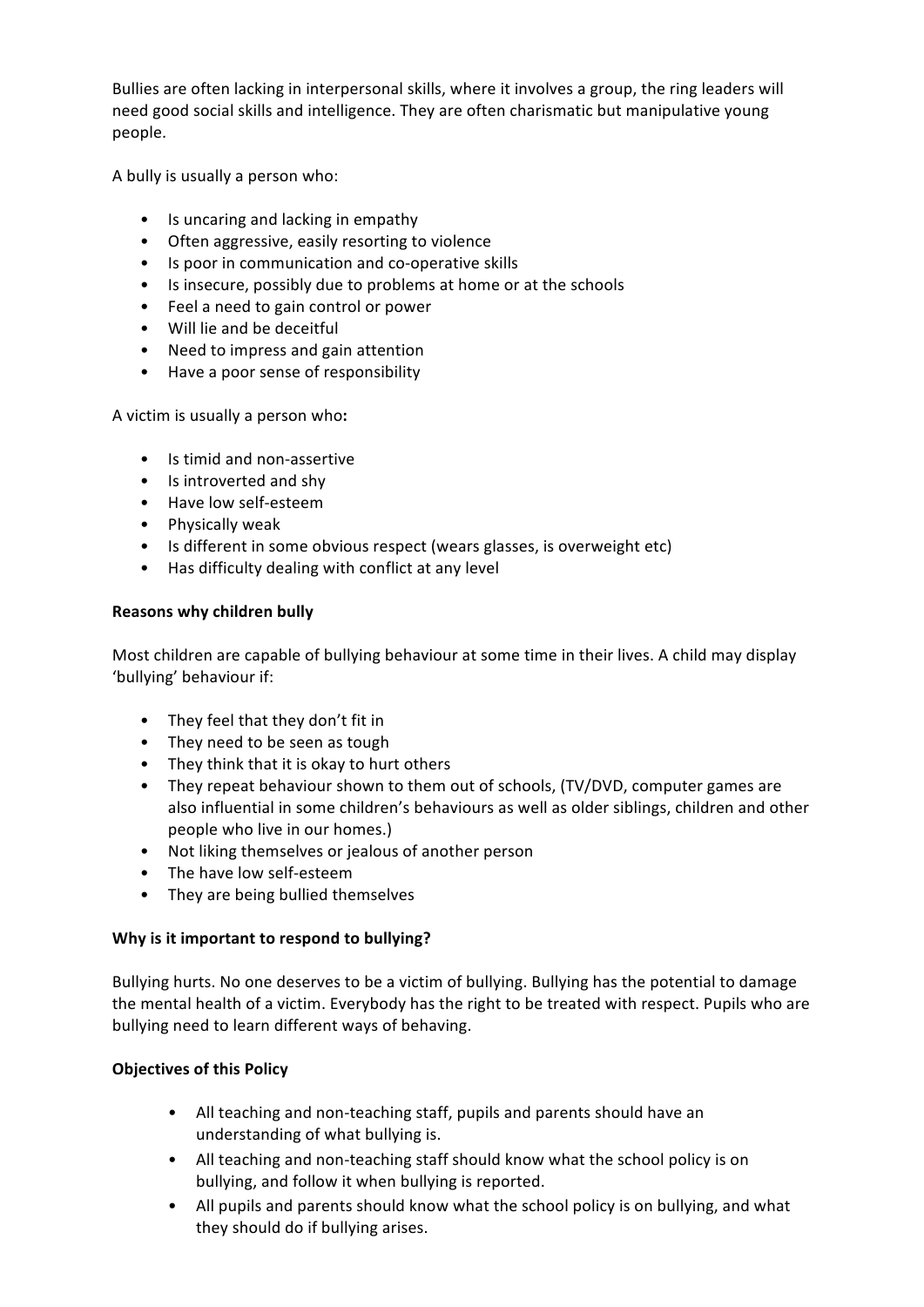- We take bullying seriously. Pupils and parents should be assured that they will be supported when bullying is reported.
- Bullying will not be tolerated.

## **Signs and symptoms**

A child may indicate by signs or behaviour that he or she is being bullied. Adults should be aware of these possible signs and that they should investigate if a child:

- is frightened of walking to or from the schools/school
- begs to be driven to the schools/school
- changes their usual routine
- is unwilling to go to the schools/school (school phobic)
- begins to truant
- becomes withdrawn anxious, or lacking in confidence
- starts stammering
- attempts or threatens suicide or runs away
- cries themselves to sleep at night or has nightmares
- feels ill in the morning
- begins to do poorly in school work
- comes home with clothes torn or books damaged
- has possessions which are damaged or "go missing"
- asks for money or starts stealing money (to pay bully)
- has unexplained cuts or bruises
- comes home starving (lunch has been stolen)
- becomes aggressive, disruptive or unreasonable
- is bullying other children or siblings
- stops eating
- is frightened to say what's wrong
- gives improbable excuses for any of the above
- is afraid to use the internet or mobile phone
- is nervous and jumpy when a cyber message is received
- lack of eye contact
- becoming short tempered
- change in attitude to people at home

These signs and behaviours could indicate other problems, but bullying should be considered a possibility and should be investigated.

### **Procedures**

As the parent of a child whom you suspect is being bullied:

- Report bullying incidents to the class teacher
- In cases of serious bullying, the incidents will be recorded by staff and the Headteacher
- In serious cases parents should be informed and will be asked to come in to a meeting to discuss the problem
- If necessary and appropriate, police will be consulted
- The bullying behaviour or threats of bullying must be investigated and the bullying stopped quickly
- An attempt will be made to help the bully (bullies) change their behaviour.